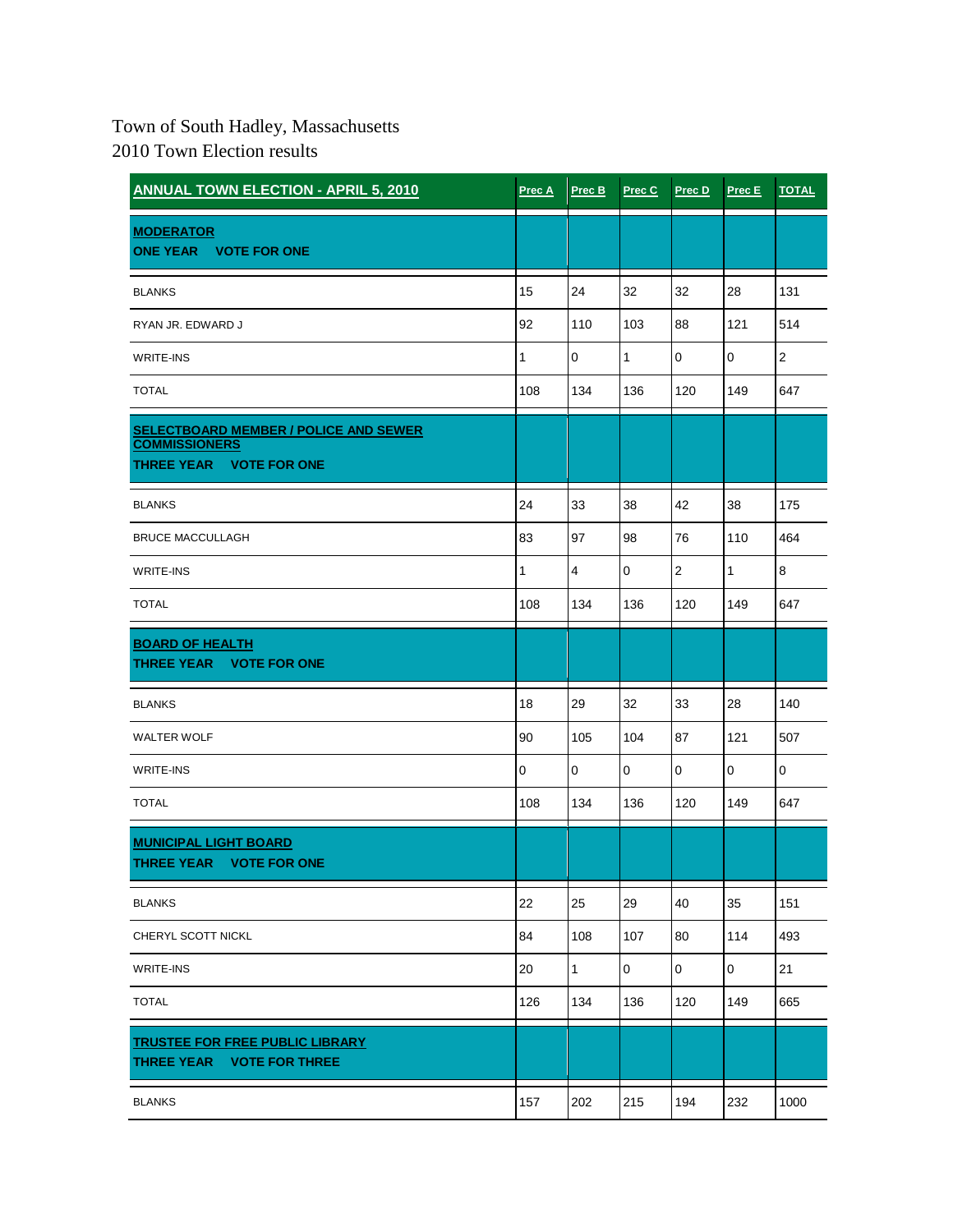| <b>HOLLIS HALEY</b>                                  | 84               | 95           | 95          | 81                      | 103            | 458          |
|------------------------------------------------------|------------------|--------------|-------------|-------------------------|----------------|--------------|
| <b>MAXINE CECHVALA</b>                               | 78               | 94           | 86          | 76                      | 103            | 437          |
| ANN MARIE MAHNKEN (WRITE IN)                         | 1                | 0            | 5           | $\overline{\mathbf{4}}$ | $\overline{4}$ | 14           |
| <b>WRITE-INS</b>                                     | $\overline{5}$   | 11           | 12          | 9                       | 9              | 46           |
| <b>TOTAL</b>                                         | 324              | 402          | 408         | 360                     | 447            | 1941         |
| <b>BOARD OF ASSESSORS</b><br>THREE YEAR VOTE FOR ONE |                  |              |             |                         |                |              |
| <b>BLANKS</b>                                        | 23               | 33           | 43          | 42                      | 34             | 175          |
| <b>FRANCIS CONTI</b>                                 | 84               | 100          | 93          | 78                      | 115            | 470          |
| WRITE-INS                                            | $\mathbf{1}$     | $\mathbf{1}$ | $\mathbf 0$ | $\mathbf 0$             | $\pmb{0}$      | $\mathbf 2$  |
| <b>TOTAL</b>                                         | 108              | 134          | 136         | 120                     | 149            | 647          |
| <b>PLANNING BOARD</b><br>FIVE YEAR VOTE FOR ONE      |                  |              |             |                         |                |              |
| <b>BLANKS</b>                                        | 25               | 36           | 36          | 31                      | 40             | 168          |
| <b>MARK CAVANAUGH</b>                                | 83               | 97           | 100         | 89                      | 109            | 478          |
| <b>WRITE-INS</b>                                     | $\pmb{0}$        | $\mathbf{1}$ | 0           | $\overline{0}$          | $\mathbf 0$    | $\mathbf{1}$ |
| <b>TOTAL</b>                                         | 108              | 134          | 136         | 120                     | 149            | 647          |
| <b>PLANNING BOARD</b><br>ONE YEAR VOTE FOR ONE       |                  |              |             |                         |                |              |
| <b>BLANKS</b>                                        | 27               | 38           | 43          | 44                      | 42             | 194          |
| <b>HELEN FANTINI</b>                                 | 81               | 95           | 91          | 76                      | 107            | 450          |
| <b>WRITE-INS</b>                                     | $\boldsymbol{0}$ | $\mathbf{1}$ | $\mathbf 2$ | $\overline{0}$          | $\pmb{0}$      | $\mathbf{3}$ |
| <b>TOTAL</b>                                         | 108              | 134          | 136         | 120                     | 149            | 647          |
| <b>HOUSING AUTHORITY</b><br>FIVE YEAR VOTE FOR ONE   |                  |              |             |                         |                |              |
| <b>BLANKS</b>                                        | 84               | 97           | 95          | 77                      | 108            | 461          |
| DONNA ROBIDEAU                                       | 24               | 36           | 41          | 43                      | 41             | 185          |
| WRITE-INS                                            | $\mathbf 0$      | $\mathbf{1}$ | 0           | $\pmb{0}$               | $\mathsf 0$    | $\mathbf{1}$ |
| <b>TOTAL</b>                                         | 108              | 134          | 136         | 120                     | 149            | 647          |
| <b>SCHOOL COMMITTEE</b>                              |                  |              |             |                         |                |              |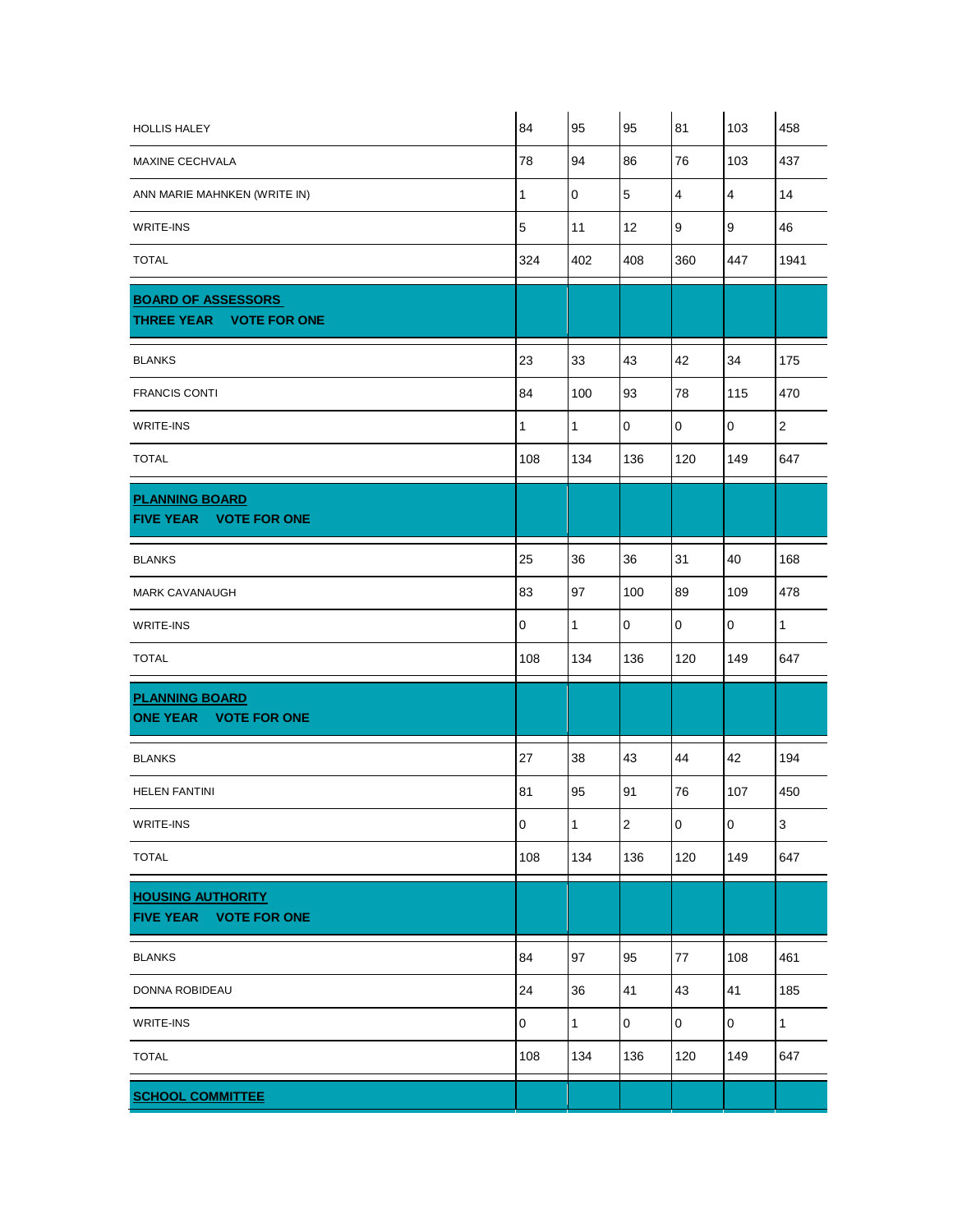| THREE YEAR VOTE FOR TWO                                             |             |     |     |     |     |      |
|---------------------------------------------------------------------|-------------|-----|-----|-----|-----|------|
| <b>BLANKS</b>                                                       | 67          | 66  | 70  | 78  | 75  | 356  |
| EDWARD BOISSELLE                                                    | 59          | 73  | 68  | 62  | 80  | 342  |
| DALE CAREY                                                          | 74          | 106 | 106 | 85  | 127 | 498  |
| <b>WRITE-INS</b>                                                    | 16          | 23  | 28  | 15  | 16  | 98   |
| <b>TOTAL</b>                                                        | 216         | 268 | 272 | 240 | 298 | 1294 |
| <b>TOWN MEETING MEMBER PRECINCT A</b><br>THREE YEARS VOTE FOR EIGHT |             |     |     |     |     |      |
| <b>BLANKS</b>                                                       | 519         |     |     |     |     |      |
| CAROL ANNE BRIGHT                                                   | 76          |     |     |     |     |      |
| PEGGY FEILEN                                                        | 77          |     |     |     |     |      |
| <b>ROGER GAUTHIER</b>                                               | 78          |     |     |     |     |      |
| <b>JOHN PAULIN</b>                                                  | 82          |     |     |     |     |      |
| RON BURKE (WRITE-IN)                                                | 19          |     |     |     |     |      |
| MEDERIC LAFLEUR, JR. (WRITE-IN)                                     | $\mathbf 2$ |     |     |     |     |      |
| RICHARD GERMAIN (WRITE-IN)                                          | 1           |     |     |     |     |      |
| ELAINE PAULIN (WRITE-IN)                                            | 1           |     |     |     |     |      |
| WRITE-INS                                                           | 32          |     |     |     |     |      |
| <b>TOTAL</b>                                                        | 855         |     |     |     |     |      |
| <b>TOWN MEETING MEMBER PRECINCT A</b><br>TWO YEARS VOTE FOR ONE     |             |     |     |     |     |      |
| <b>BLANKS</b>                                                       | $\star$     |     |     |     |     |      |
| MICHAEL J. KENNEDY                                                  | 78          |     |     |     |     |      |
| WRITE-INS                                                           | $\star$     |     |     |     |     |      |
| <b>TOTAL</b>                                                        | $\star$     |     |     |     |     |      |
| <b>TOWN MEETING MEMBER PRECINCT B</b><br>THREE YEARS VOTE FOR EIGHT |             |     |     |     |     |      |
| <b>BLANKS</b>                                                       |             | 361 |     |     |     |      |
| LINDA BOISSELLE                                                     |             | 78  |     |     |     |      |
| EDWARD BOISSELLE                                                    |             | 74  |     |     |     |      |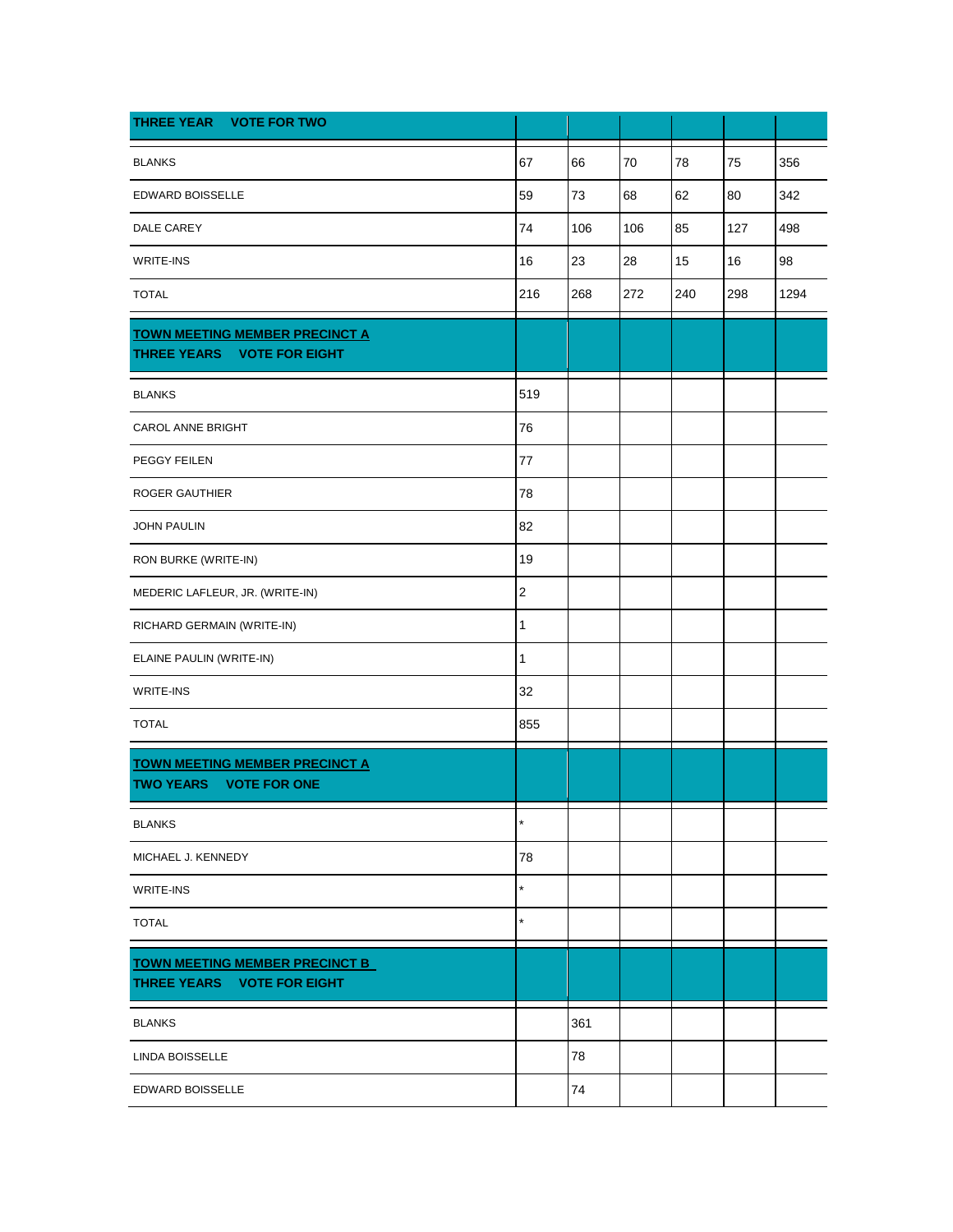| ROBERT G. JUDGE                                                 | 95      |                           |  |  |
|-----------------------------------------------------------------|---------|---------------------------|--|--|
| <b>GERARD A. LACASSE</b>                                        | 90      |                           |  |  |
| KURT SCHENKER                                                   | 86      |                           |  |  |
| <b>FRANCIS DETOMA</b>                                           | 85      |                           |  |  |
| PAUL DINEEN                                                     | 91      |                           |  |  |
| MARTHA TERRY                                                    | 95      |                           |  |  |
| WRITE-INS                                                       | 17      |                           |  |  |
| <b>TOTAL</b>                                                    | 1072    |                           |  |  |
| <b>TOWN MEETING MEMBER PRECINCT B</b><br>TWO YEARS VOTE FOR ONE |         |                           |  |  |
| <b>BLANKS</b>                                                   | $\star$ |                           |  |  |
| <b>CHESTER SINCLAIR</b>                                         | $\star$ |                           |  |  |
| <b>WRITE-INS</b>                                                | $\star$ |                           |  |  |
| <b>TOTAL</b>                                                    | $\star$ |                           |  |  |
| <b>TOWN MEETING MEMBER PRECINCT C</b>                           |         |                           |  |  |
| THREE YEARS VOTE FOR EIGHT                                      |         |                           |  |  |
| <b>BLANKS</b>                                                   |         | 526                       |  |  |
| SARAH ETELMAN                                                   |         | 89                        |  |  |
| JOAN GERMAIN                                                    |         | 91                        |  |  |
| WILLIAM HUBBARD                                                 |         | 95                        |  |  |
| <b>NANCY REALE</b>                                              |         | 85                        |  |  |
| BRUCE MACCULLAGH                                                |         | 87                        |  |  |
| K. MICHAEL TAUGHER                                              |         | 99                        |  |  |
| ROGER CORRIVEAU (WRITE-IN)                                      |         | $\ensuremath{\mathsf{3}}$ |  |  |
| JOANNE JORDAN (WRITE-IN)                                        |         | $\sqrt{2}$                |  |  |
| WRITE-INS                                                       |         | 15                        |  |  |
| <b>TOTAL</b>                                                    |         | 1087                      |  |  |
| <b>TOWN MEETING MEMBER PRECINCT C</b><br>ONE YEAR VOTE FOR TWO  |         |                           |  |  |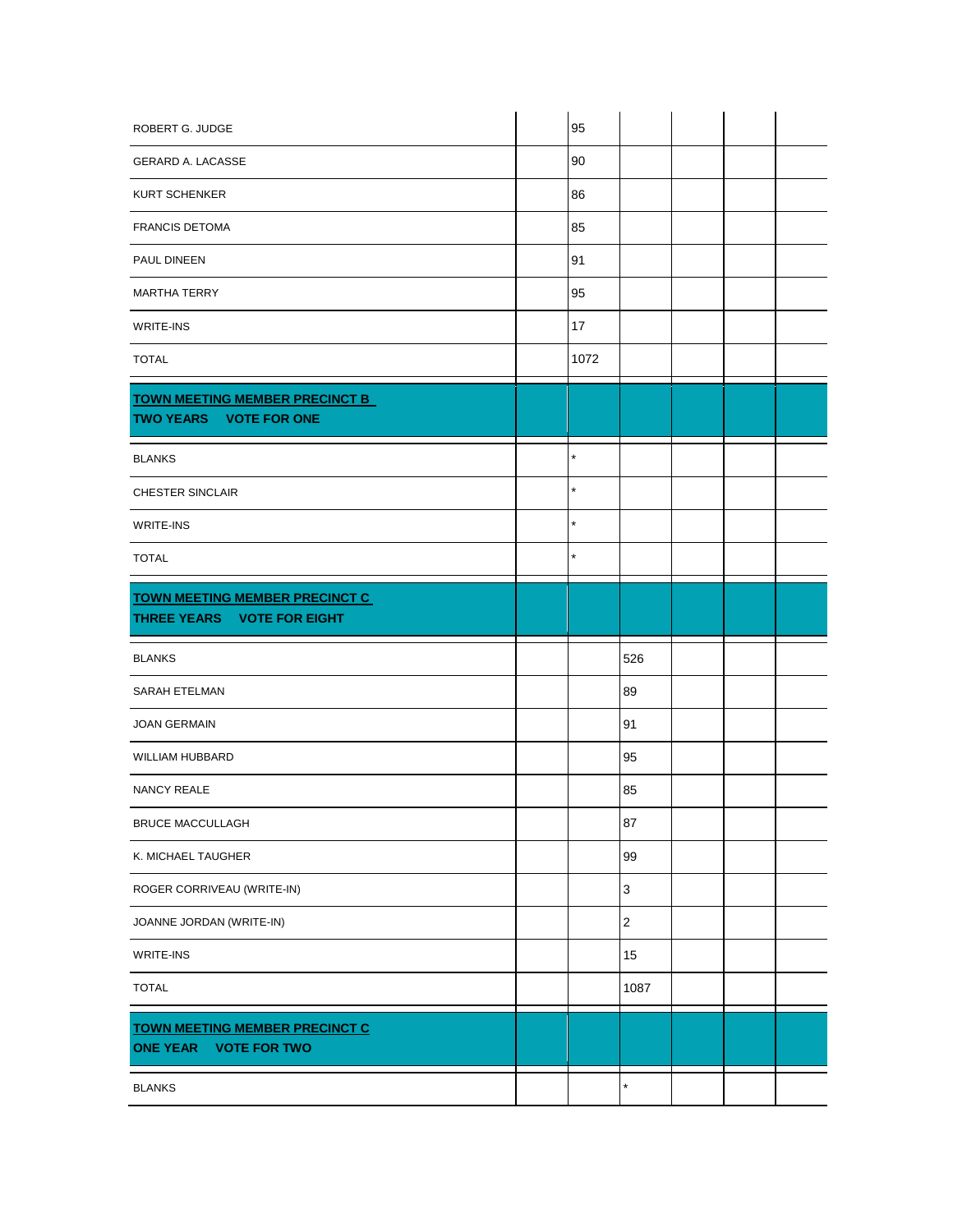| AIDEN MACCULLAGH                                                    |  | 1          |                  |     |  |
|---------------------------------------------------------------------|--|------------|------------------|-----|--|
| <b>GAIL LEHTOMAKI</b>                                               |  | 1          |                  |     |  |
| WRITE-INS                                                           |  | $\star$    |                  |     |  |
| <b>TOTAL</b>                                                        |  | ÷          |                  |     |  |
| <b>TOWN MEETING MEMBER PRECINCT C</b><br>TWO YEARS VOTE FOR ONE     |  |            |                  |     |  |
| <b>BLANKS</b>                                                       |  | $^\star$   |                  |     |  |
| <b>JAMES ST PIERRE</b>                                              |  | 1          |                  |     |  |
| WRITE-INS                                                           |  | $^{\star}$ |                  |     |  |
| <b>TOTAL</b>                                                        |  | $\star$    |                  |     |  |
| <b>TOWN MEETING MEMBER PRECINCT D</b><br>THREE YEARS VOTE FOR EIGHT |  |            |                  |     |  |
| <b>BLANKS</b>                                                       |  |            | 343              |     |  |
| THEODORE J. BOULAIS                                                 |  |            | 79               |     |  |
| CAROL CONSTANT                                                      |  |            | 68               |     |  |
| <b>MAYILYN T. GASS</b>                                              |  |            | 69               |     |  |
| DALE JOHNSTON                                                       |  |            | 73               |     |  |
| JOAN B. ROSNER                                                      |  |            | 70               |     |  |
| <b>CURTIS G. SMITH</b>                                              |  |            | 63               |     |  |
| <b>GARY STEIGERWALT</b>                                             |  |            | 63               |     |  |
| <b>IRA BREZINSKY</b>                                                |  |            | 68               |     |  |
| WRITE-INS                                                           |  |            | $\boldsymbol{7}$ |     |  |
| <b>TOTAL</b>                                                        |  |            | 903              |     |  |
| <b>TOWN MEETING MEMBER PRECINCT E</b><br>THREE YEARS VOTE FOR EIGHT |  |            |                  |     |  |
| <b>BLANKS</b>                                                       |  |            |                  | 534 |  |
| DORIS R. DUBOIS                                                     |  |            |                  | 99  |  |
| KATHRYN GALLIVAN                                                    |  |            |                  | 100 |  |
| <b>DENNIS HOGAN</b>                                                 |  |            |                  | 100 |  |
| ROBERT S. BERWICK                                                   |  |            |                  | 100 |  |